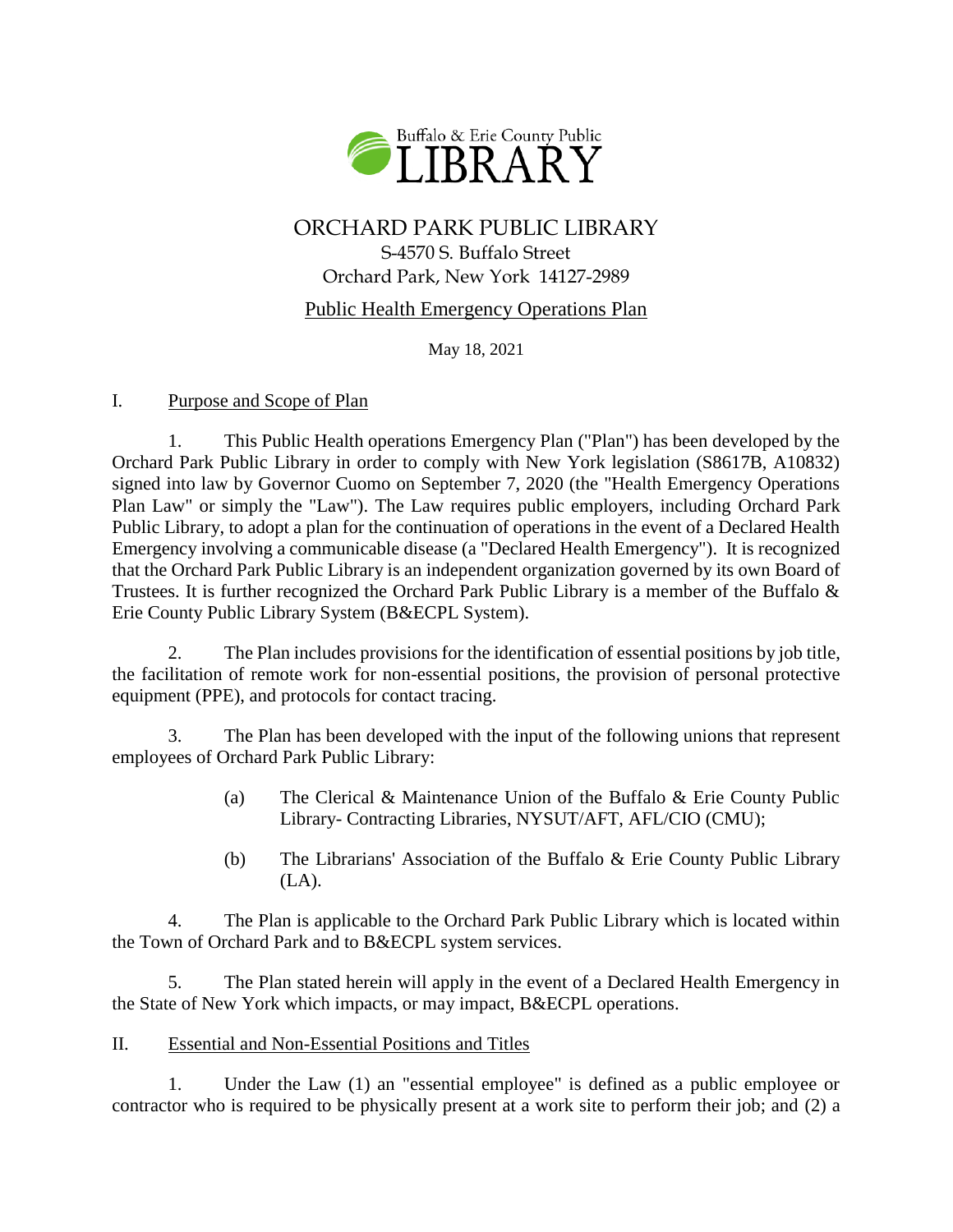"non-essential employee" is defined as a public employee or contractor who is not required to be physically present at a work site to perform their job.

2. The Orchard Park Public Library has identified positions as either essential or nonessential in accordance to The Law, depending on whether or not the library is open to the public for in-house services during a Declared Health Emergency. The essential and non-essential positions are listed in Attachment 1.

# III. Telecommuting Protocols

Orchard Park Public Library will attempt to implement the following protocols in order to enable non-essential employees and contractors to telecommute:

1. Positions requiring remote VPN access will be designated on the Essential/Non-Essential designation list (Attachment 1).

2. Orchard Park Public Library, in cooperation with the B&ECPL System will use its reasonable best efforts to provide appropriate equipment, software and/or internet access to employees with non-essential designations who require remote VPN access, as determined by the Library Director with approval from B&ECPL System Administration. Employees designated as essential and those non-essential employees who do not require VPN access (and do not have access to a home computer), who require specialized software or internet access may request such by contacting their respective Department Head or Administrator. The determination whether or not to provide requested equipment, software and/or internet access will be made by B&ECPL Administration in their sole discretion.

## IV. Scheduling of Essential Employees

A. In the event of a Declared Health Emergency:

1. The Orchard Park Public Library will abide by all Federal, State and Local laws pertaining to the Declared Health Emergency in the State of New York which impacts, or may impact, B&ECPL operations.

2. In addition, the Orchard Park Public Library will abide by all contractual obligations regarding notification of schedule changes, as required by applicable laws.

3. The Orchard Park Public Library may stagger the work shifts of some essential employees and contractors to reduce overcrowding at worksites and on public transportation systems. The following positions or job titles may have scheduled work shifts altered accordingly. Employees shall be provided with their typical or contracted minimum work hours:

- (a) Library Director
- (b) Librarian I
- (c) Library Assistant
- (d) Senior Library Clerk
- (e) Caretaker RPT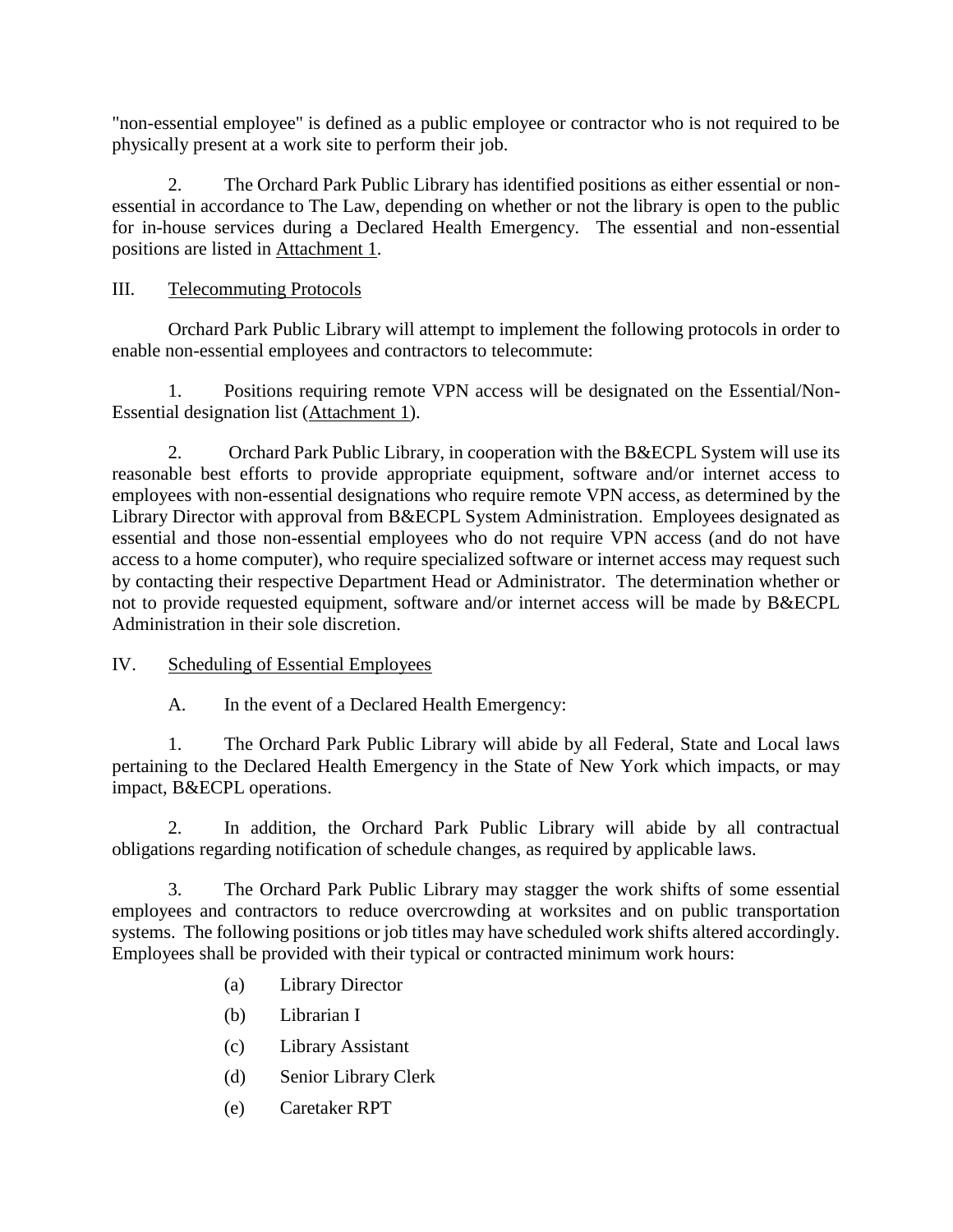- (f) Librarian I PT
- (g) Clerk-Typist PT
- (h) Senior Page PT/Page PT

# B. Families First Coronavirus Response Act Requirements

1. While the Families First Coronavirus Response Act is in effect, Orchard Park Public Library will comply with its requirements, which includes the following:

(a) Employees will not be charged with leave time for coronavirus testing.

(b) Employees will be provided with up to two weeks (80 hours) of paid sick leave at the employee's regular rate of pay for a period which the employee is unable to work due to quarantine (in accordance with federal, state, or local orders or advice of a healthcare provider), and/or experiencing symptoms and seeking medical diagnosis.

(c) Orchard Park Public Library will provide up to two weeks (80 hours) of paid sick leave at two-thirds the employee's regular rate of pay if the employee is unable to work because of a bona fide need to care for an individual subject to quarantine (pursuant to federal, state, or local orders or advice of a healthcare provider), or to care for a child (under 18 years of age) whose school or child care provider is closed or unavailable for reasons related to the Declared Health Emergency, and/or the employee is experiencing a substantially similar condition as specified by the CDC/public health officials. This provision may be modified if an employee is able to effectively work remotely and the need exists for them to do so.

(d) Orchard Park Public Library will provide up to an additional 10 weeks of paid expanded family and medical leave at two-thirds of the employee's regular rate of pay where an employee, who has been employed for at least 30 calendar days by name of public employer, is unable to work due to a bona fide need for leave to care for a child whose school or child care provider is closed or unavailable for reasons related to the Declared Health Emergency. This provision may be modified if an employee is able to effectively work remotely and the need exists for them to do so.

2. Contractors, either independent or affiliated with a staffing agency or other contracted firm, are not classified as employees of Orchard Park Public Library, and as such are not provided with paid leave time, unless required by law.

# C. Other Protocols

During a Declared Health Emergency, the Orchard Park Public Library will observe some or all of the following additional protocols in order to reduce overcrowding of essential employees at Orchard Park Public Library worksites and on public transportation systems:

1. Social Distancing.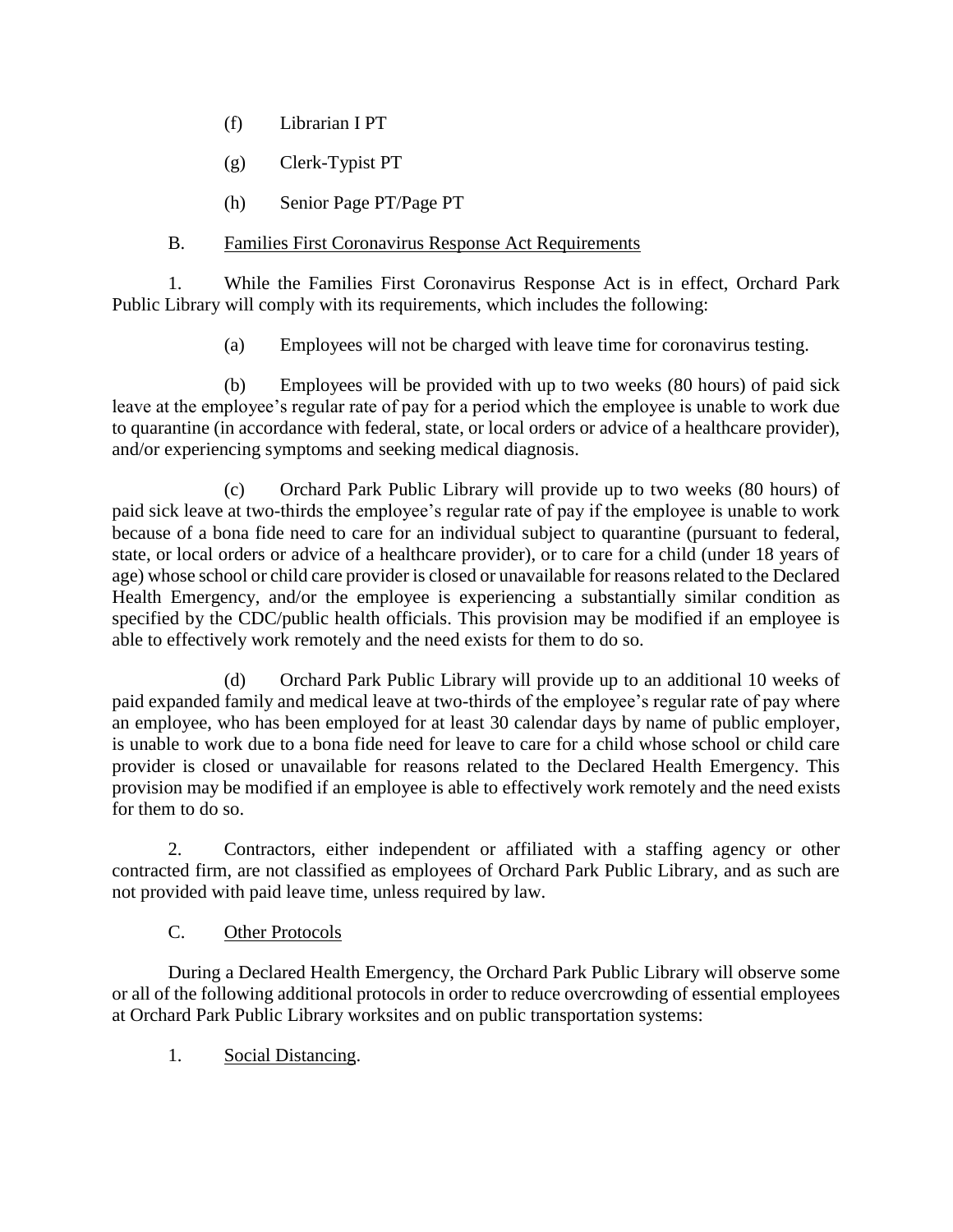(a) Orchard Park Public Library will mandate 6 feet (6') distance (or another minimum distance that B&ECPL Administrator deems appropriate) between personnel and patrons, unless safety or core functions of the work activities requires a shorter distance.

(b) Social distancing signage will be placed throughout the library, and floors will be marked with increment markers in areas such as the circulation desk and reference desk. One-way traffic flow will be mandated where practicable.

(c) Seating will be spaced so as to encourage social distancing, or seating may be removed if Library Director Margaret Errington/Board of Trustees deems this appropriate.

(d) Computers will be spaced so as to encourage social distancing, and in computer labs, some or all computers will be made "unavailable for use."

(e) Patrons will not be allowed to socially gather.

(f) Teleconferencing or videoconferencing will be used for meetings to the extent practicable.

(g) In situations that may not allow for 6 feet (or other prescribed minimum distance) of separation, such as in connection with deliveries and pick-ups, Orchard Park Public Library will attempt to implement appropriate measures, which may include facial coverings.

## 2. Facial Coverings.

(a) Facial coverings or other appropriate protections mandated or recommended by New York State or another governmental authority may be required if personnel must work more closely together than the prescribed minimum distance. Orchard Park Public Library in cooperation with the B&ECPL System will attempt to furnish appropriate facial coverings to all staff and to require that they be worn whenever staff are in public areas or in workrooms and offices when 6 feet (or the prescribed minimum distance) of separation is not available.

(b) Patrons over the age of 2 entering and remaining in the building may be required to wear facial coverings. Signage will be placed at library entrances and throughout the building notifying patrons and visitors of the facial covering requirement.

3. Walk-Up and Curbside Service. As determined by Orchard Park Public Library Director/Board of Trustees, the Orchard Park Public Library may provide walk-up or curbside pick-up service in addition to, or in lieu of, in-library services. Facial coverings and gloves will be required of staff at all times when providing walk-up and curbside pickup, and appropriate protocols will be followed.

## V. Protocols for Acquiring and Storing Personal Protective Equipment

The Orchard Park Public Library will observe the following protocols with respect to the acquisition and storage of personal protective equipment (PPE) for essential employees and contractors: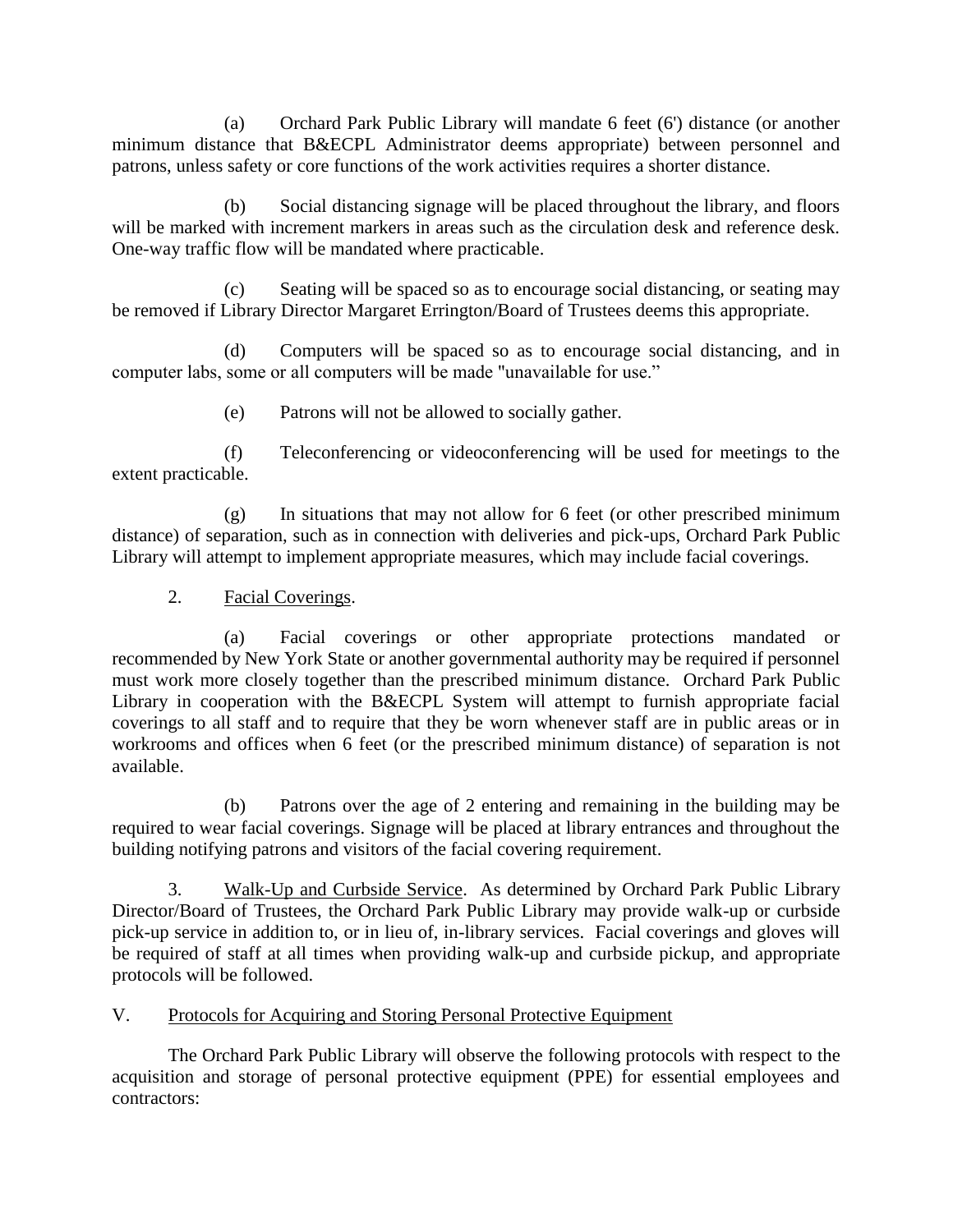A. PPE

1. The Orchard Park Public Library, in cooperation with the B&ECPL System will attempt to provide PPE – which may include facial coverings (masks, face shields or goggles) and disposable gloves – to all essential employees working during a Declared Health Emergency.

2. The B&ECPL System Business Office will maintain a minimum six (6) month supply (quantity of 2 per essential employee) of facial coverings masks (disposable) and reusable, face shields or goggles and polypropylene disposable gloves.

3. The PPE will be kept in the Shipping and Receiving storage room located at the Central Library.

(a) The Storage Room has been determined to be conducive (clean and dry) for storage of such materials.

(b) Supplies will be labeled with expiration dates.

(c) Shipping and Receiving will communicate inventory needs to the Business Office.

4. The B&ECPL System Business Office shall attempt to ensure there is a minimum of a six (6) month supply of facial coverings and polypropylene disposable gloves onsite.

5. The B&ECPL System Business Office will purchase materials pursuant to the B&ECPL Procurement Policy.

(a) The Orchard Park Public Library may place orders for PPE using the B&ECPL Staff Intranet: <http://intranet.buffalolib.org/supplies>

(b) The following are current vendors whom B&ECPL System has purchased the identified PPE:

- (i) Masks: Erie County Emergency Services Homeland Security Preparedness (716) 858-7109, (716) 858-2944, (716) 858-4909
- (ii) Masks: www.amazon.com
- (iii) Face Shields: www.amazon.com; Also made internally in the Central Library's Launch Pad
- (iv) Goggles: www.amazon.com, CORR Distributors, Inc. (716) 873- 8323
- (v) Polypropylene Gloves: Home Depot Pro (800) 466-3337
- 6. Additional PPE will be purchased as needed.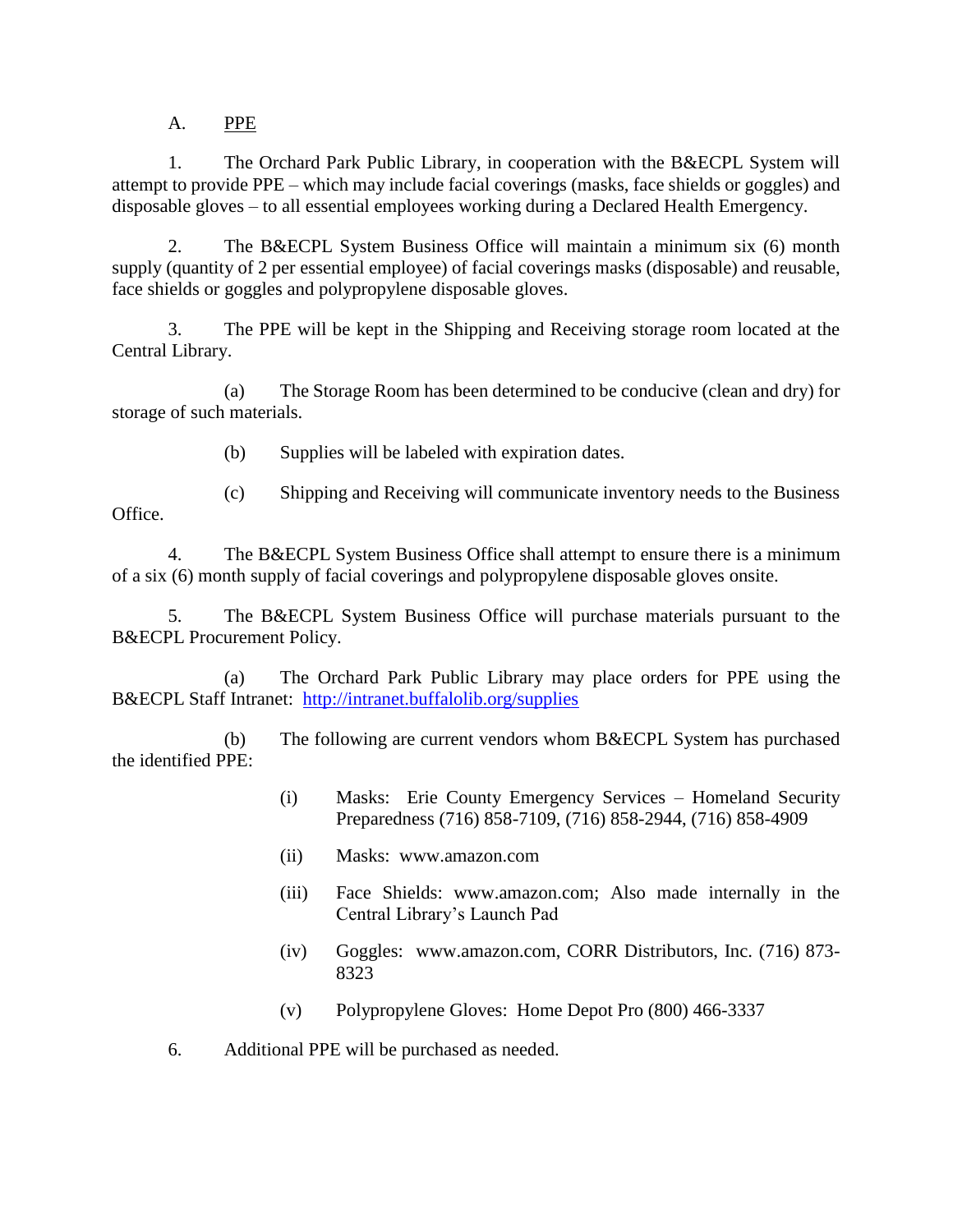7. For emergency supplies, in addition to the Business Office and the Shipping and Receiving Department, Library Administration or designee(s) will have access to and may distribute PPE.

#### B. Cleaning and Sanitizing Supplies

1. The Orchard Park Public Library in cooperation with the B&ECPL System will attempt to provide cleaning and sanitizing supplies to all essential employees during a Declared Health Emergency. The B&ECPL System Business Office shall ensure there is a minimum of a six (6) month supply of cleaning and sanitizing products onsite.

2. Cleaning and sanitizing products will be kept in the Shipping and Receiving storage room located at the Central Library. The Storage Room has been determined to be conducive (clean and dry) for storage of such materials.

(a) Supplies will be labeled with expiration dates.

3. Shipping and Receiving will communicate inventory needs to the Business Office. The Business Office will purchase cleaning and sanitizing products pursuant to the B&ECPL Procurement Policy.

(a) The Orchard Park Public Library may place orders for cleaning and sanitizing products using the B&ECPL Staff Intranet: [http://intranet.buffalolib.org/supplies.](http://intranet.buffalolib.org/supplies)

(b) The following are current vendors from whom Buffalo & Erie County Public Library System has purchased the identified cleaning and sanitizing products:

- (i) NY Clean Liquid Hand Sanitizer: Erie County Emergency Services Homeland Security Preparedness (716) 858-7109, (716) 858-2944, (716) 858-4909
- (ii) Hand Sanitizer (Gel): CORR Distributors, Inc. (716) 873-8323
- (iii) Kaivac Kaibosh Disinfectant Cleaner: CORR Distributors, Inc. (716) 873-8323
- (iv) PFG04 Neutral Disinfectant Cleaner: CORR Distributors, Inc. (716) 873-8323
- (v) Brutab 65: CORR Distributors, Inc. (716) 873-8323
- (vi) MPC Fresh Breeze: CORR Distributors, Inc. (716) 873-8323
- (vii) MPC Lemon One Step: CORR Distributors, Inc. (716) 873-8323
- (viii) Symmetry Foam Hand Sanitizer: CORR Distributors, Inc. (716) 873-8323
- (ix) Toilet Paper: CORR Distributors, Inc. (716) 873-8323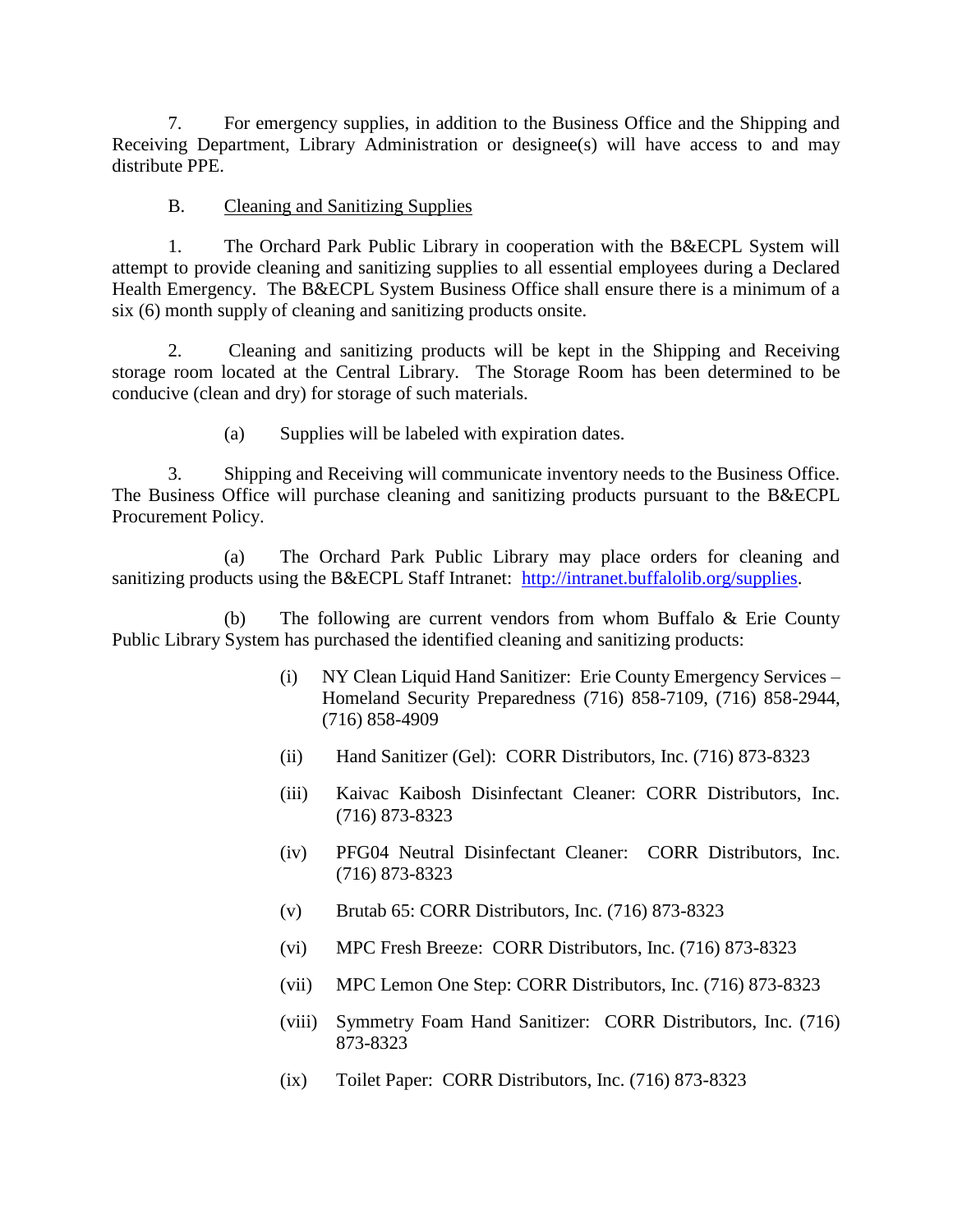- (x) Bleach: W.B. Mason (888) 926-2766
- (xi) C-Fold Paper Towels: Chudy Paper Company (716) 825-1935
- (xii) Jumbo Brown Roll Paper Towels: New York State Industries for the Disabled (800) 221-5994
- (xiii) Round Roll Paper Towels: Regional Distributors, Inc. (585) 458- 3300
- (xiv) Facial Tissues: Regional Distributors, Inc. (585) 458-3300
- (xv) Napkins: Regional Distributors, Inc. (585) 458-3300

4. Additional cleaning and sanitizing products will be purchased as needed.

5. For emergency supplies, in addition to the B&ECPL System Business Office and the Shipping and Receiving Department, B&ECPL Administration and their designees will have access to and may distribute PPE.

#### VI. Protocols in the Event of Exposure, Symptomatic Employees or Positive Test

Orchard Park Public Library will observe appropriate protocols in the event an employee or contractor (1) is exposed to a known case of the communicable disease that is the subject of the Declared Health Emergency, (2) exhibits symptoms of such disease, or (3) tests positive for such disease, in order to prevent the spread or contraction of such disease in the workplace.

Such processes and protocols will be based on the processes and protocols which were implemented in connection with the COVID-19 Declared Health Emergency, **but will be modified as required or appropriate in connection with any new Declared Health Emergency**.

A. Screening.

The Orchard Park Public Library has agreed to follow the B&ECPL's Personnel Policies and Procedures and will therefor:

Follow the B&ECPL's "Personnel Policies and Procedures: Protective Measures to Reduce Risk of Exposure to COVID-19";

1. Implement daily mandatory health screening for all employees prior to the beginning of the respective employees' workday that includes:

(a) Temperature check;

(i) The Temperature will be taken with a touchless thermometer by Human Resources staff and/or library administration, or by manager/supervisor, where applicable;

(ii) Temperature will be noted as either below 100.4 or above 100.4;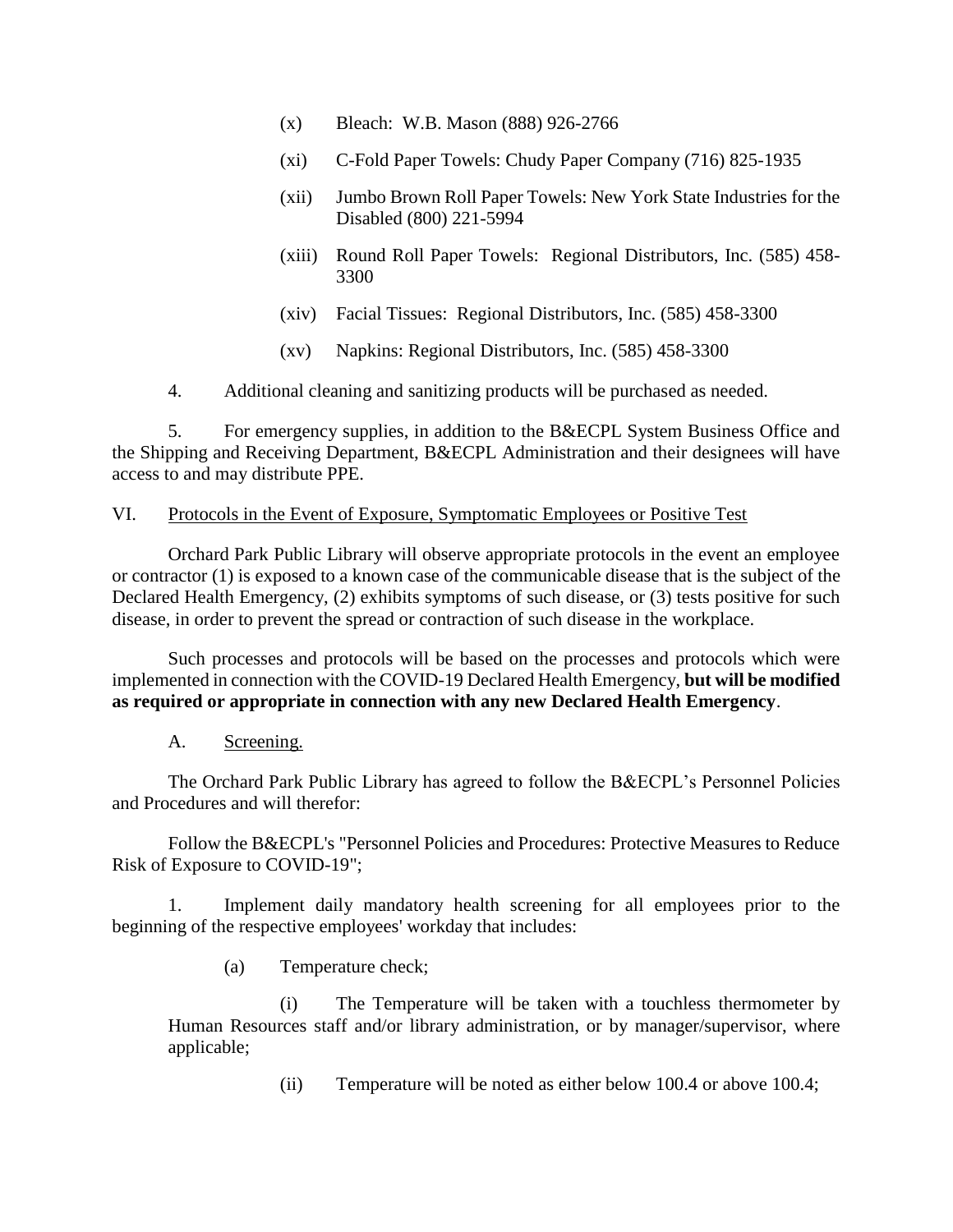(iii) Person/persons conducting the temperature checks and distributing and collecting questionnaires shall be supplied with facial coverings and gloves.

(b) Completion of B&ECPL's "Pre-entry Questionnaire – COVID-19 Assessment";

(c) Temperature logs and questionnaires shall be reviewed daily by the Human Resources Department;

(i) All information will be kept confidential and secure pursuant to state and federal laws and regulations;

### B. Staff Exposures

The B&ECPL has established the following protocols, following current CDC guidelines. The Orchard Park Public Library has agreed to follow these protocols:

If employees or contractors are exposed to a known case of communicable disease that is the subject of the Declared Health Emergency (defined as a "close contact" with someone who is confirmed infected, which is a prolonged presence within six feet with that person):

1. Exposures. Potentially exposed employees or contractors who do not have symptoms should remain at home or in a comparable setting and practice social distancing for the lesser of 14 days or other current CDC/public health guidance for the communicable disease in question. The B&ECPL Human Resources Manager or designee must be informed in these circumstances and will be responsible for ensuring the following protocols are followed:

(a) As possible, these employees will be permitted to work remotely during this period of time if they are not ill.

(b) Identify who, by title/position, in the organization must be notified and who is responsible for ensuring these protocols are followed

(c) See Section C, below for additional information on contact tracing.

2. Symptomatic Employees. If an employee or contractor exhibits symptoms of the communicable disease that is the subject of the Declared Health Emergency, the B&ECPL Human Resources Manager or designee must be informed in these circumstances and will be responsible for ensuring the following protocols are followed:

(a) Employees and contractors who exhibit symptoms in the workplace should be immediately separated from other employees, customers, and visitors. They should immediately be sent home with a recommendation to contact their physician.

(b) Employees and contractors who exhibit symptoms outside of work should notify their supervisor and stay home, with a recommendation to contact their physician.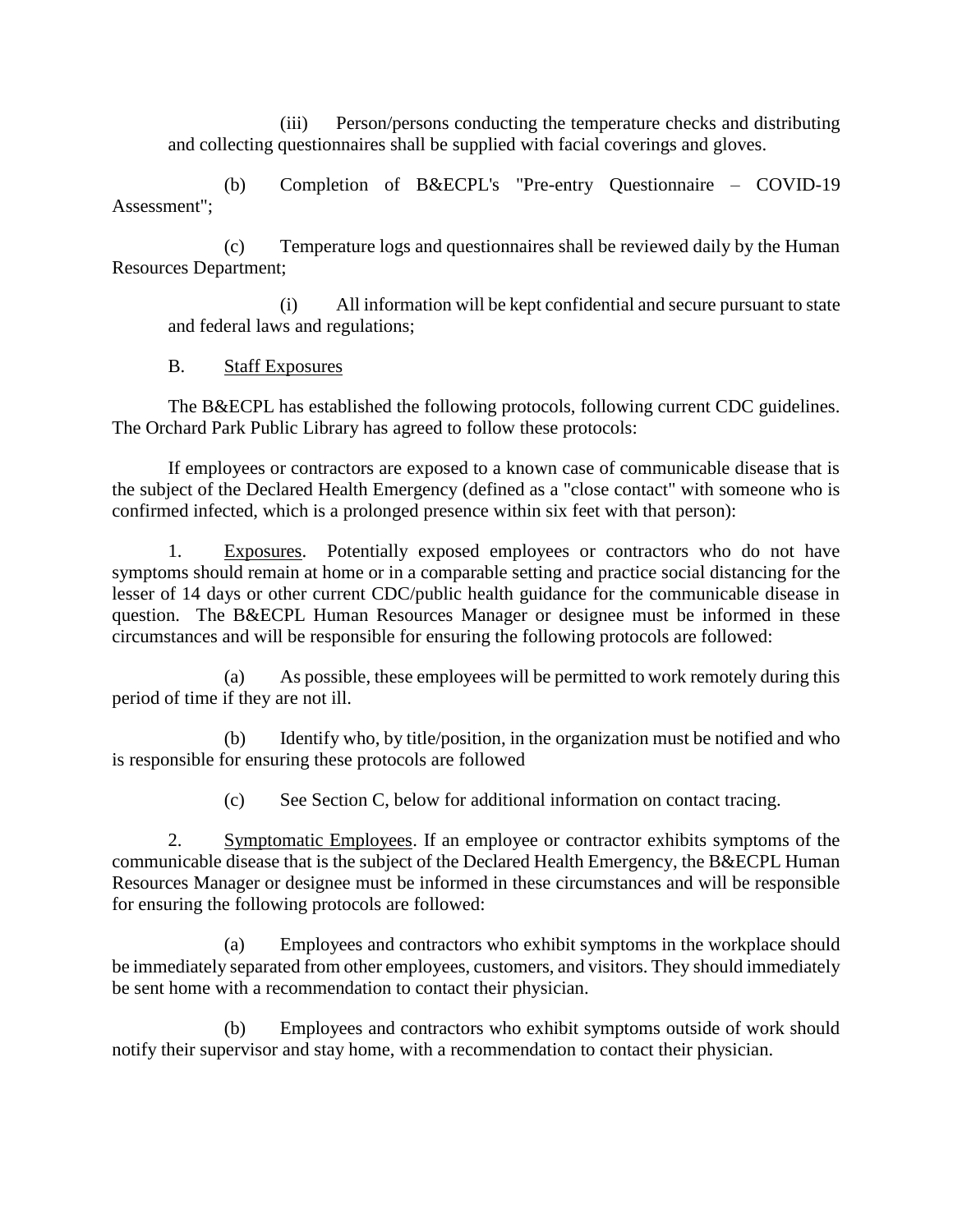(c) Employees should not return to work until they have met the criteria to discontinue home isolation per CDC/public health guidance and have consulted with a healthcare provider.

(d) Orchard Park Public Library will not require sick employees to provide a negative test result for the disease in question or healthcare provider's note to validate their illness, qualify for sick leave, or return to work; unless there is a recommendation from the CDC/public health officials to do so.

(e) CDC criteria for COVID-19 provides that persons exhibiting symptoms may return to work if at least 24 hours have passed since the last instance of fever without the use of fever-reducing medications. If the disease in question is other than COVID-19, CDC and other public guidance shall be referenced.

3. Positive Tests. If an employee or contractor has tested positive for the communicable disease that is the subject of the Declared Health Emergency, the B&ECPL Human Resources Manager or designee must be informed in these circumstances and will be responsible for ensuring the following protocols are followed:

(a) Apply the steps identified in Section B.2 above, as applicable.

(b) Areas occupied for prolonged periods of time by the subject employee or contractor will be closed off.

(i) CDC guidance for COVID-19 indicates that a period of 24 hours is ideally given before cleaning, disinfecting, and reoccupation of those spaces will take place. If this time period is not possible, a period of as long as possible will be given. CDC/public health guidance for the disease in question will be followed.

(ii) Any common areas entered, surfaces touched, or equipment used shall be cleaned and disinfected immediately, in accordance with Section V (B) Cleaning and Disinfection.

(c) Identification of potential employee and contractor exposures will be conducted.

(i) If an employee or contractor is confirmed to have the disease in question, appropriate position or title or their designee should inform all contacts of their possible exposure. Confidentiality shall be maintained as required by the Americans with Disabilities Act (ADA).

(ii) Apply the steps identified in item A, above, as applicable, for all potentially exposed personnel.

C. Contact Tracing

1. The B&ECPL Human Resources Manager or designee will confidentially interview the staff member identified as testing positive for the communicable disease seeking the following: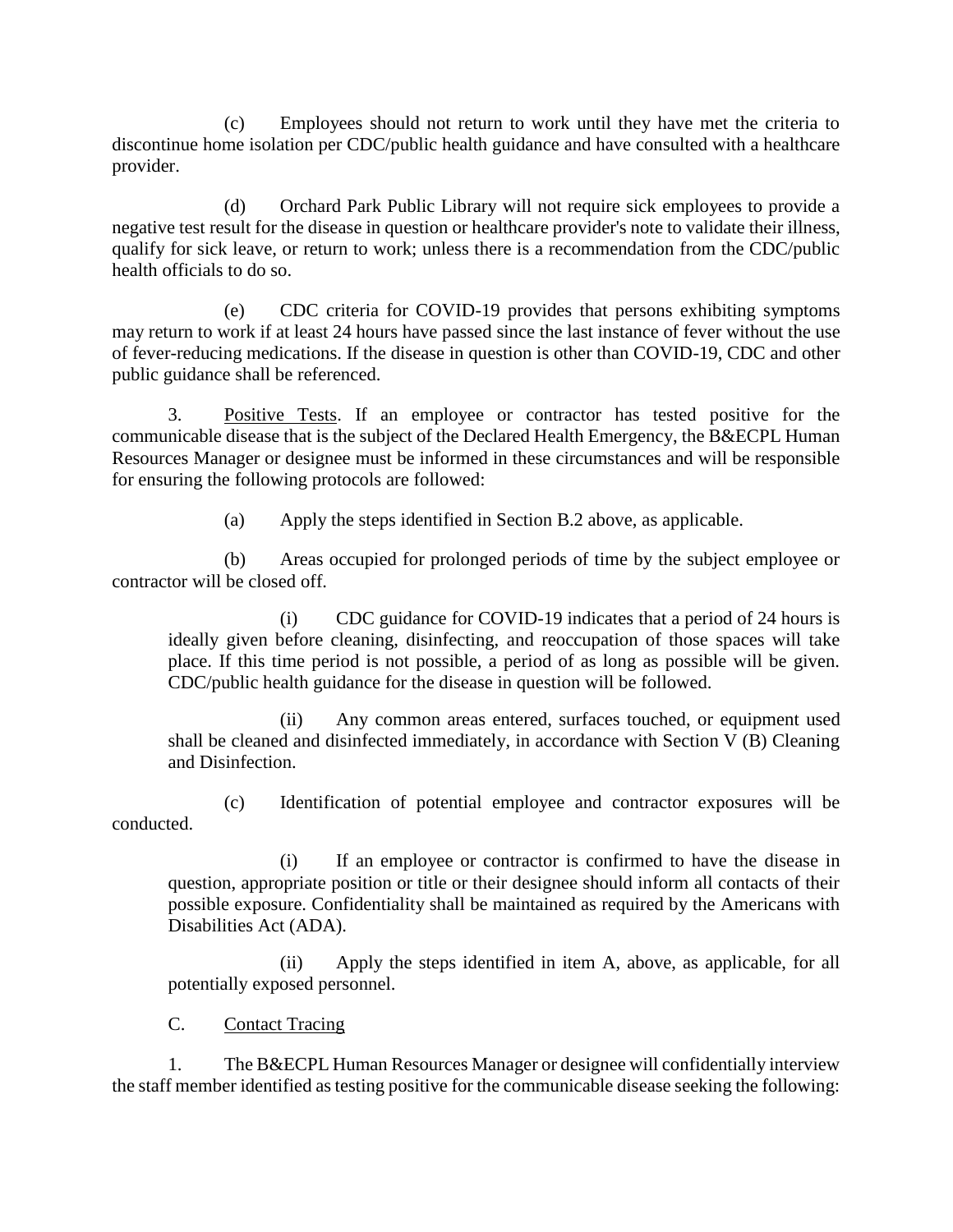- (a) Work place location;
- (b) Where the staff member traveled in the work location;
- (c) With whom the staff member came in contact;

All information will be kept confidential pursuant to state and federal laws and regulations;

2. The B&ECPL Human Resources Department will work with the Erie County Department of Health to notify staff and visitors that they may have been exposed to COVID-19 from the staff member identified as testing positive.

#### VII. Protocol for Documenting Precise Hours and Work Locations for Essential Employees

1. In the event of a positive test by an Orchard Park Public Library employee, the B&ECPL Human Resources Department will confidentially interview the staff member identified as testing positive for the communicable disease seeking the following:

- (a) Workplace location;
- (b) Where the staff member traveled in the work location; and
- (c) With whom the staff member came in contact.

2. All information will be kept confidential pursuant to state and federal laws and regulations;

3. The B&ECPL Human Resources Department will work with the Erie County Department of Health to notify staff and visitors that they may have been exposed to COVID-19 from the staff member identified as testing positive.

#### VIII. Protocols for Identifying Emergency Housing

In a Declared Health Emergency there may be unusual circumstances when it may be prudent to have essential employees lodged in such a manner which will help prevent the spread of the subject communicable disease.

If such an unusual need arises, the Orchard Park Public Library Director/Board of Trustees in cooperation with B&ECPL System Administration will determine whether hotel rooms must be made available and, if required, will arrange for such lodging at no cost to the employee.

#### IX. Other

1. The Orchard Park Public Library shall not take any retaliatory action or otherwise discriminate against any employee for making suggestions or recommendations regarding the content of the Plan.

2. Nothing in the Plan shall be deemed to impede, infringe, diminish or impair the rights of the Orchard Park Public Library, B&ECPL System or an Orchard Park Public Library